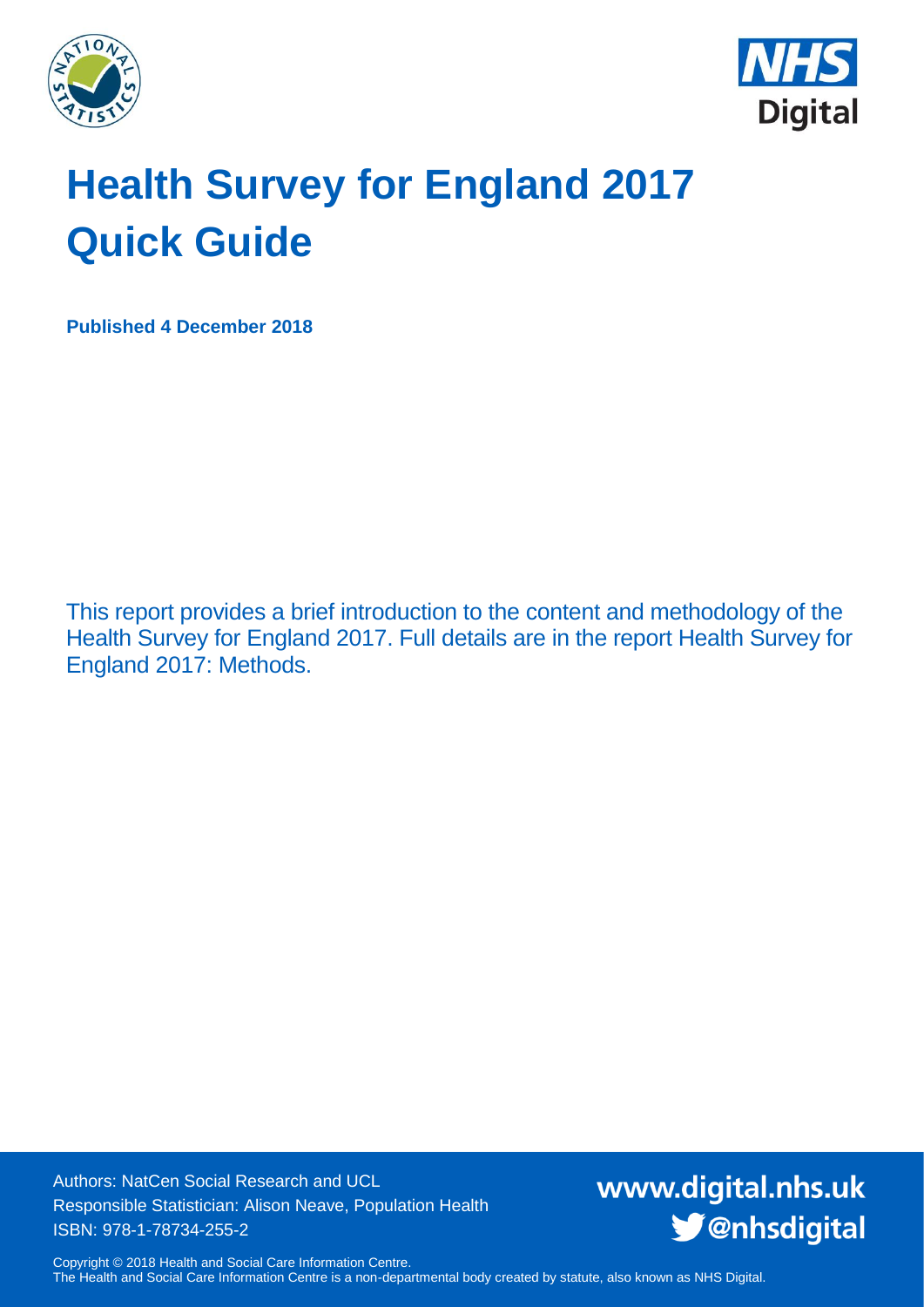# **Contents**

| This is a National Statistics publication     | 3  |
|-----------------------------------------------|----|
| <b>Introduction</b>                           | 4  |
| About this guide                              | 4  |
| The Health Survey for England (HSE)           | 4  |
| <b>Publications</b>                           | 4  |
| Availability of data sets                     | 5  |
| Ethical approval                              | 5  |
| <b>Sample design</b>                          | 5  |
| Sample design                                 | 5  |
| Sample size                                   | 6  |
| <b>Data collection and response</b>           | 6  |
| Data collection                               | 6  |
| Fieldwork procedures, documents and protocols | 9  |
| Interview length                              | 9  |
| Consents                                      | 10 |
| Fieldwork period                              | 10 |
| Response rate                                 | 11 |
| <b>Analysis</b>                               | 12 |
| Weighting the data                            | 12 |
| Selecting the appropriate weight              | 12 |
| Weighted data                                 | 12 |
| Accuracy and reliability of survey estimates  | 13 |
| Design effects and true standard errors       | 13 |
| <b>Survey limitations</b>                     | 13 |
| <b>Standard breakdowns</b>                    | 14 |
| Age-standardisation                           | 14 |
| Table conventions                             | 15 |
| <b>Biological samples</b>                     | 15 |
| Sample analytes                               | 15 |
| Quality control of blood and saliva analytes  | 15 |
| Internal Quality Control (IQC)                | 15 |
| <b>External Quality Assessment (EQA)</b>      | 16 |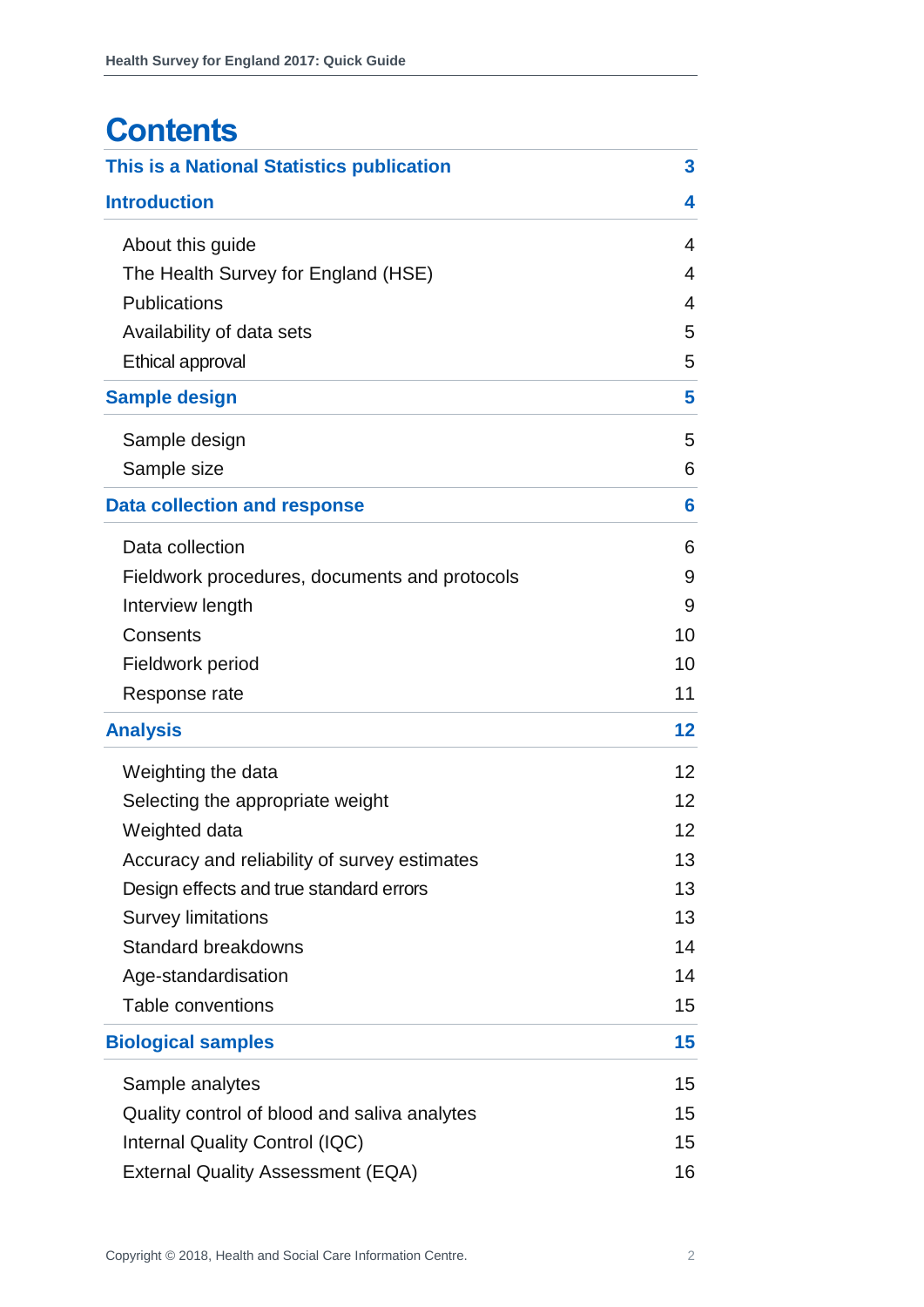## **This is a National Statistics publication**

National Statistics status means that official statistics meet the highest standards of trustworthiness, quality and public value.

All official statistics should comply with all aspects of the Code of Practice for Official Statistics. They are awarded National Statistics status following an assessment by the Authority's regulatory arm. The Authority considers whether the statistics meet the highest standards of Code compliance, including the value they add to public decisions and debate.

It is NHS Digital's responsibility to maintain compliance with the standards expected of National Statistics. If we become concerned about whether these statistics are still meeting the appropriate standards, we will discuss any concerns with the Authority promptly. National Statistics status can be removed at any point when the highest standards are not maintained, and reinstated when standards are restored.

Find out more about the Code of Practice for Official Statistics at [www.statisticsauthority.gov.uk/assessment/code-of-practice](http://www.statisticsauthority.gov.uk/assessment/code-of-practice)



#### **ISBN 978-1-78734-255-2**

This report may be of interest to members of the public, policy officials, people working in public health and to commissioners of health and care services who wish to understand the content of the Health Survey for England, how the survey data have been collected and the statistical methods used.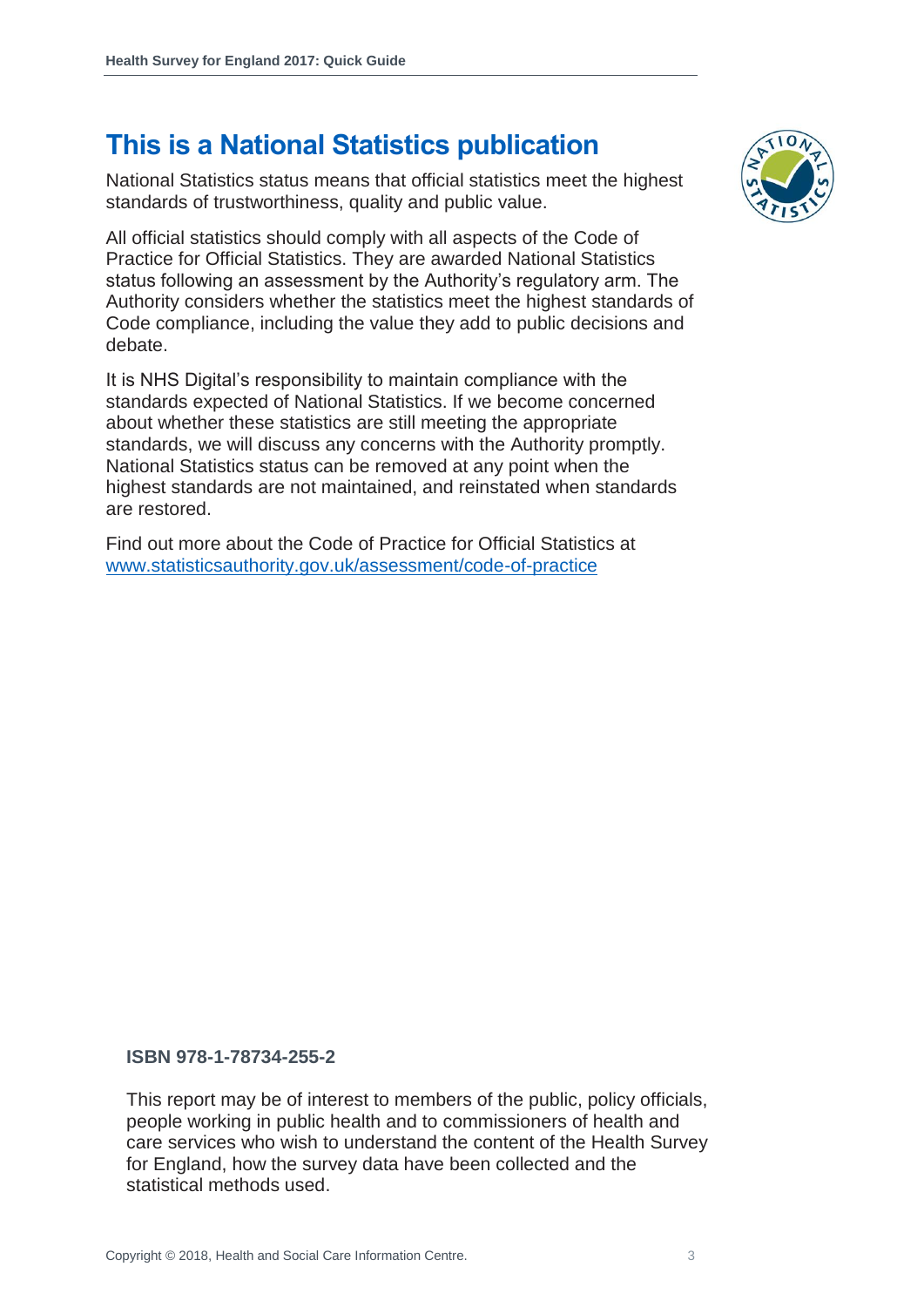## <span id="page-3-0"></span>**Introduction**

#### <span id="page-3-1"></span>**About this guide**

This Quick Guide to the Health Survey for England 2017 is designed as a reference tool to introduce the survey and indicate where further information can be found.

#### <span id="page-3-2"></span>**The Health Survey for England (HSE)**

The HSE is a series of annual surveys, of which the 2017 survey is the twenty seventh. The surveys provide regular information that cannot be obtained from other sources about the public's health and health-related behaviour.

Each survey in the series includes core questions, covering general health; hypertension and diabetes; social care; health-related behaviours, including smoking and drinking alcohol; and measurements such as blood pressure, height and weight measurements and analysis of blood and saliva samples. In addition there are modules of questions on specific issues that vary from year to year.

In some years, the core sample has also been augmented by an additional boosted sample from a specific population subgroup, such as minority ethnic groups, older people or children; there was no such boost in 2017.

For a more detailed introduction to the HSE 2017, see Section 1 of the report Health Survey for England 2017: Methods.

#### <span id="page-3-3"></span>**Publications**

The HSE 2017 is published online at [https://digital.nhs.uk/pubs/hse2017.](https://digital.nhs.uk/pubs/hse2017) The published documents comprise the following:

- a summary of key findings
- four topic reports, each in PDF format, with supporting Excel tables
	- o Overweight and obesity in adults and children
	- o Cardiovascular disease (CVD)
	- o Multiple risk factors
	- o Social care

There are two reports focusing on broader measures of adult health. The report on Adult Health covers:

- general health;
- chronic pain;
- diabetes (diagnosed and undiagnosed);
- raised total cholesterol;
- hypertension (raised blood pressure);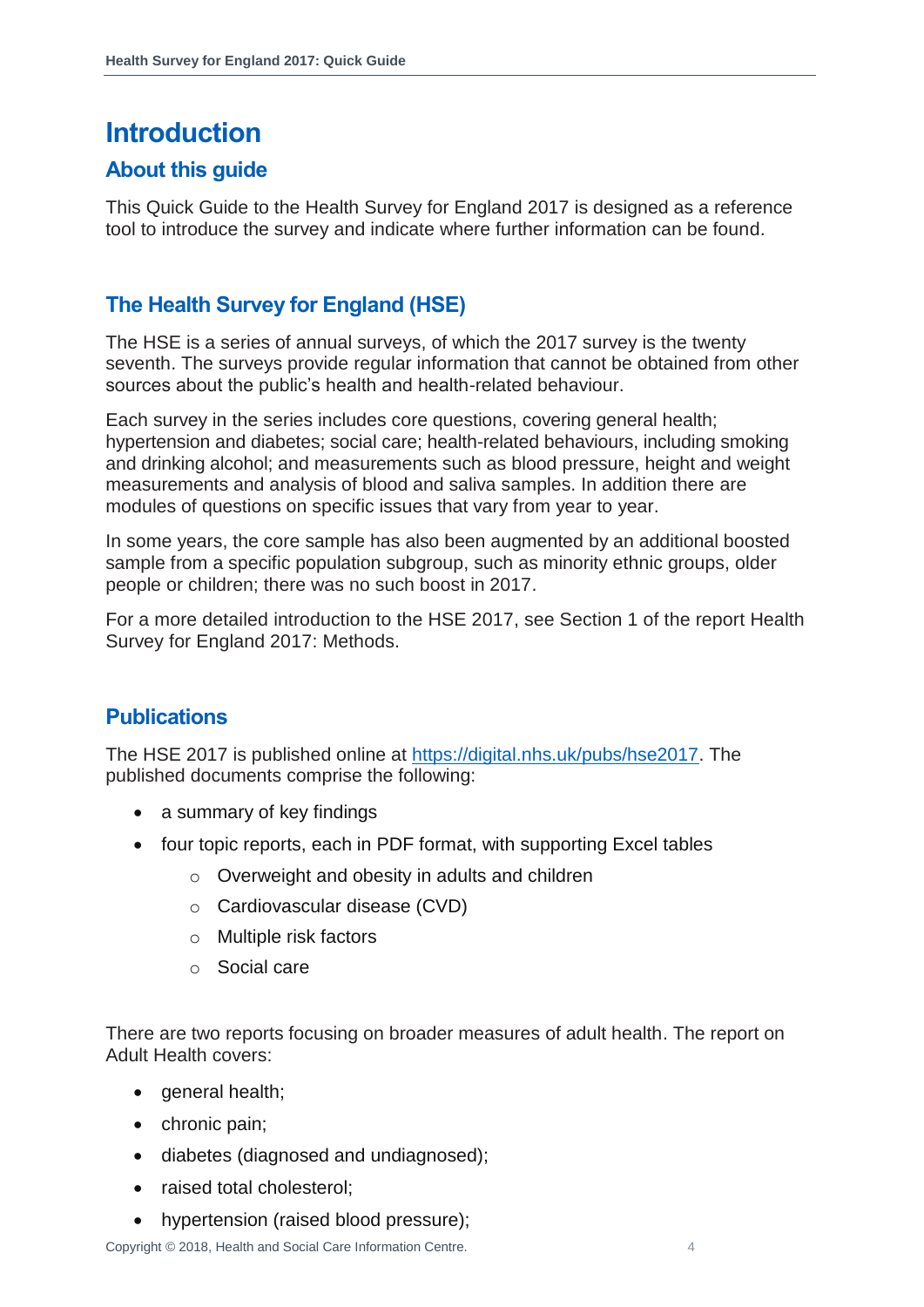• mean height and weight.

The report on Adult Health-related Behaviours covers:

- cigarette smoking, including the use of e-cigarettes and other nicotine delivery products);
- exposure to other people's smoke;
- alcohol consumption;
- fruit and vegetable consumption.

Children's health is covered in a further report, including trend data.

These reports are supported by a Methods report, giving a full account of the technical aspects of the survey, and the survey documentation, including questionnaires, field materials and protocols for conducting survey measures.

Population estimates are available for some of the trend estimates for adults and children covering 2017 and past years. For adults, these comprise body mass index categories, cigarette smoking, average weekly alcohol consumption and fruit and vegetable consumption. For children, population estimates are shown for the prevalence of overweight and obesity and fruit and vegetable consumption

#### <span id="page-4-0"></span>**Availability of data sets**

The HSE is a long survey and only some of the results are included in the reports and trend tables. Copies of disclosure-controlled datasets which do not identify individuals can be made available for specific research projects through the UK Data Service at <https://www.ukdataservice.ac.uk/> or via NHS Digitals on-line DARS portal (Data Access Request Service) at: [https://digital.nhs.uk/services/data-access-request](https://digital.nhs.uk/services/data-access-request-service-dars/data-access-request-service-dars-process)[service-dars/data-access-request-service-dars-process.](https://digital.nhs.uk/services/data-access-request-service-dars/data-access-request-service-dars-process) Full documentation is available including a list of all the variables and definitions for derived variables. For further information go to:<http://discover.ukdataservice.ac.uk/series/?sn=2000021>

#### <span id="page-4-1"></span>**Ethical approval**

Ethical approval for the 2017 survey was obtained from the East of England Research Ethics Committee (Reference no 15/EE/0229).

## <span id="page-4-2"></span>**Sample design**

#### <span id="page-4-3"></span>**Sample design**

As with all previous surveys, the HSE 2017 involved a multi-stage, stratified, random probability sample designed to be representative of the population living in private households in England. Those living in institutions (such as care homes) were outside the scope of the survey.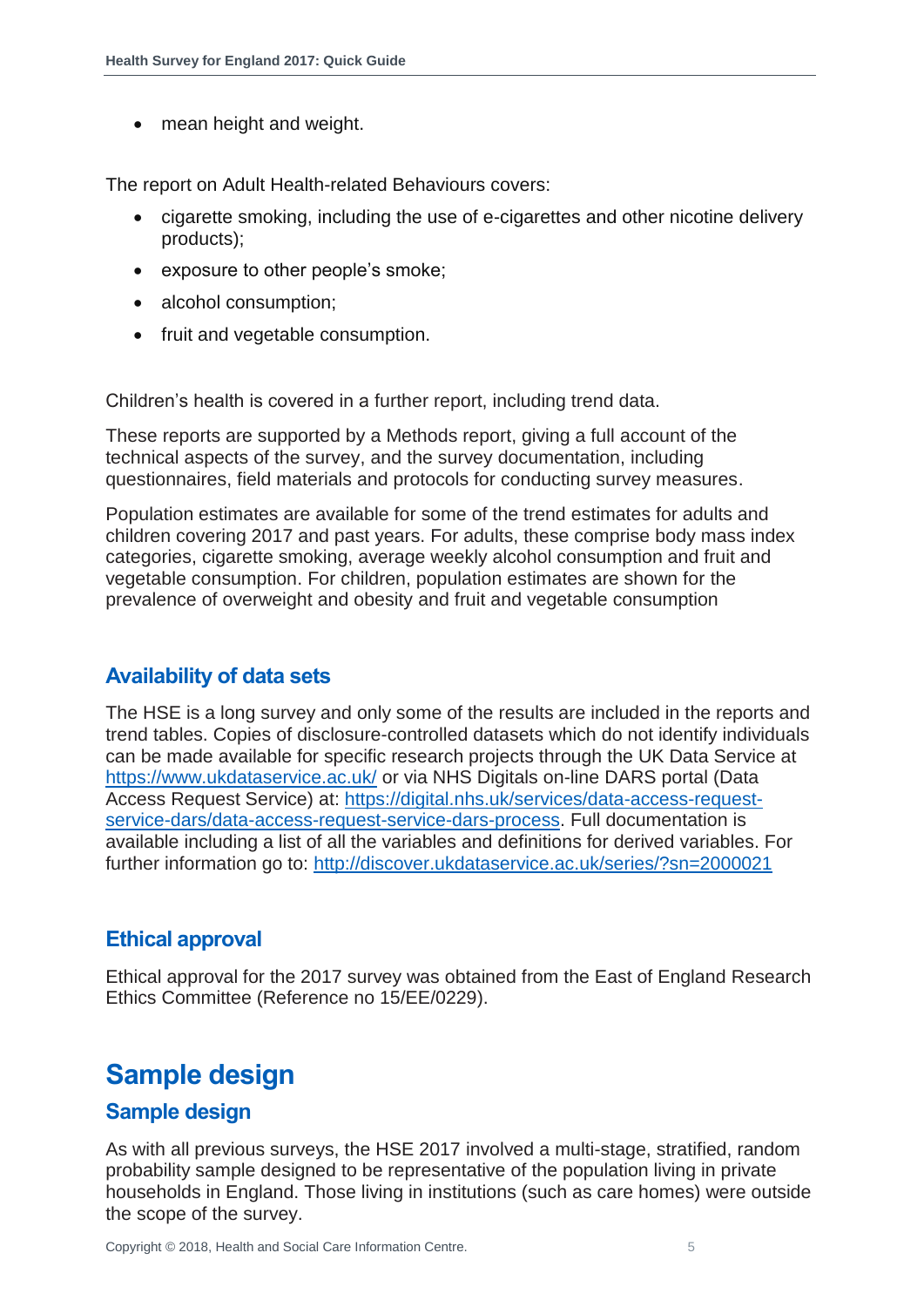The sampling frame was the small user Postcode Address File (PAF). The very small proportion of households living in addresses not on PAF (less than 1%) was not covered. The sample consisted of 9,612 addresses selected at random in 534 postcode sectors.

All HSE surveys cover the adult population aged 16 and over living in private households in England (up to a maximum of ten adults per household). From 1995, the survey has included children aged 2 to 15, and from 2001, infants aged under 2 have also been included. Up to four children per household were interviewed (up to two aged between 0 and 12, up to two aged between 13 and 15). Where there were three or more children in an age band, two of the children were selected at random to limit the respondent burden for parents.

For more detailed information about the sample design see Section 2 of the report Health Survey for England 2017: Methods.

The complex survey design and the method of weighting the data (see Sections 7 and 8 of the Methods report) mean that analysis and statistical tests for significance should be done in a package which takes the complex survey design into account, e.g. Stata or SPSS 15 or later versions.

#### <span id="page-5-0"></span>**Sample size**

The achieved sample size for 2017 at the interview stage was 7,997 adults aged 16 and over and 1,985 children aged 0 to 15. 5,196 adults and 1,195 children had a nurse visit.

### <span id="page-5-1"></span>**Data collection and response**

#### <span id="page-5-2"></span>**Data collection**

Data collection involved both interviews and self-completion. The household interview included questions on household size, composition and relationships; type of dwelling, tenure, and the number of bedrooms; car ownership; smoking within the home; the economic status and occupation of the household reference person; and household income.

Adults were asked to participate in a face-to-face interview which included a selfcompletion questionnaire. The content of the self-completion booklets varied with age: young adults aged 16 to 17 were asked about smoking and drinking behaviour as well as other questions. Interviewers also had the option of using this booklet for those aged 18 to 24 if they felt that it would be difficult for anyone in this age group to give honest answers to the questions face-to-face with other household members present.

Children aged 0 to 15 were also interviewed and were eligible for a nurse visit. During the interview, those aged 13 to 15 answered on their own behalf while parents answered on behalf of children aged 0 to 12. In addition, children aged 8 and over answered questions on some sensitive topics within a self-completion questionnaire.

On the following pages of this guide, Table 1 summarises the interview topic coverage, and Table 2 summarises the questions included in the self-completion booklets.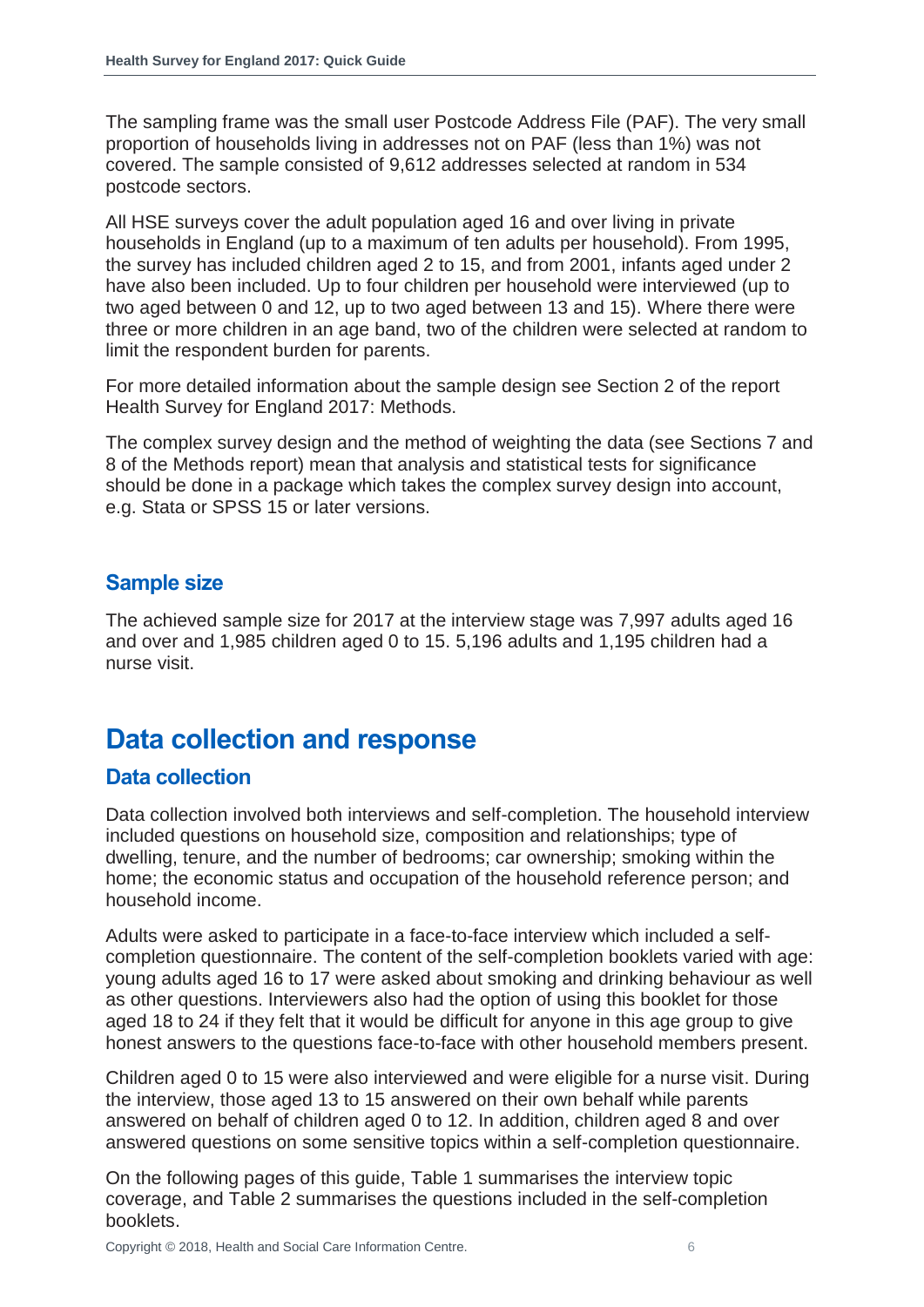Interviewers also measured the weight of all participants and the height of everyone aged 2 and over.

For both adults and children, the interview was followed by a nurse visit. This included questions about prescribed medicines and, for adults, folic acid and nicotine replacement products. Nurses took waist and hip measurements for those aged 11 and over and measured the blood pressure of those aged 5 and over.

Adults were also asked to provide non-fasting blood samples<sup>1</sup> for the analysis of total cholesterol and HDL cholesterol, and glycated haemoglobin. Samples of saliva were taken from adults and children aged 4 and over for the analysis of cotinine (a derivative of nicotine that shows recent exposure to tobacco or tobacco smoke). Written consent was obtained for these samples. Details of the analysis of these samples are provided in Section 9 of the report Health Survey for England 2017: Methods.

Further information about topic coverage can be found in Section 3 of the report Health Survey for England 2017: Methods.

l

<sup>1</sup> For some blood sample analyses it is necessary for participants to fast for a period before the sample is taken as the composition of the blood sample is affected by recent intake of food or drink. However, for the analytes in the HSE, 'non-fasting' blood samples can be used and participants do not have to fast before the nurse visit.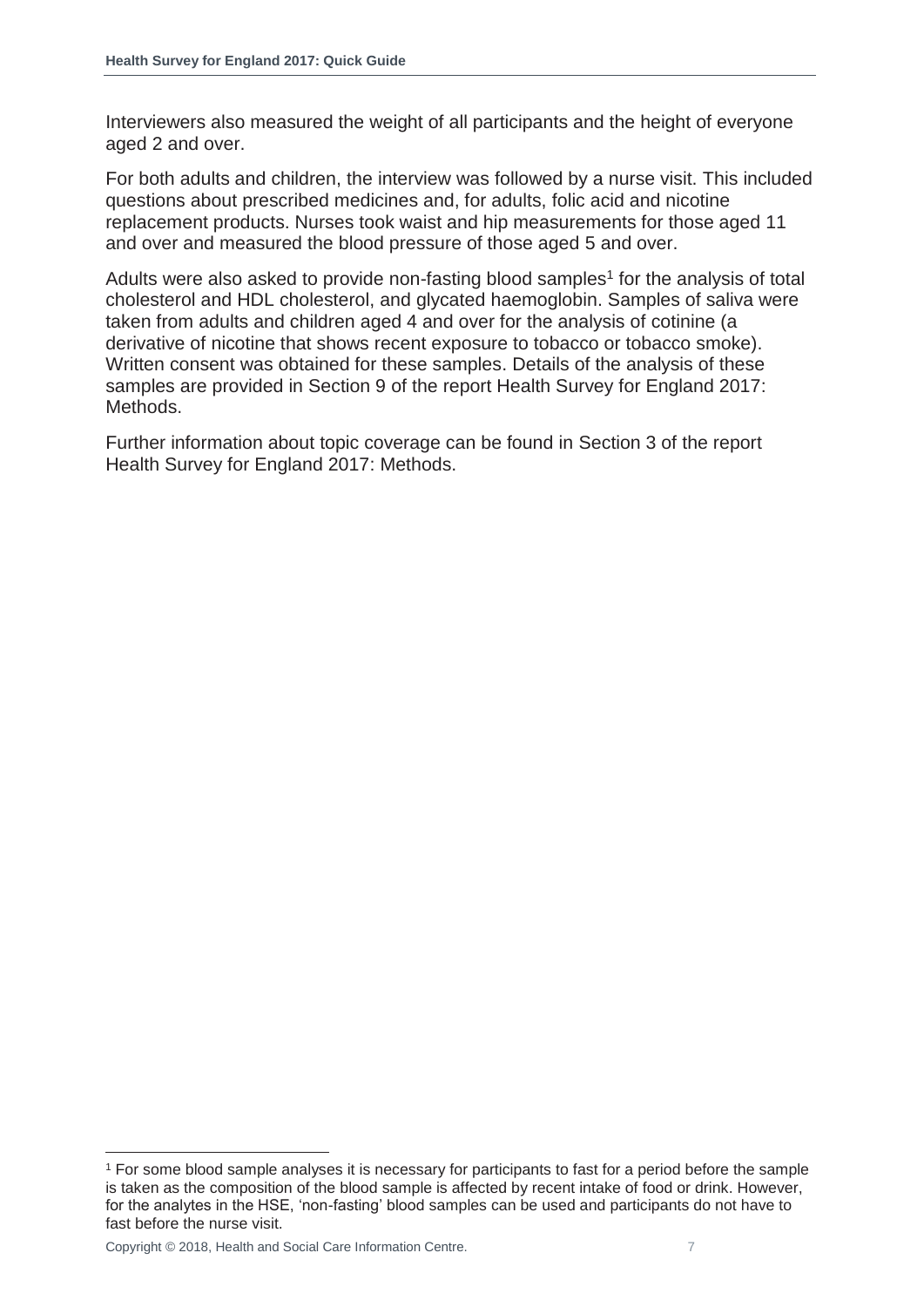#### **Table 1: Content of interview by age group**

|                                                                            | Age in years |         |          |                    |       |
|----------------------------------------------------------------------------|--------------|---------|----------|--------------------|-------|
|                                                                            | $0 - 1$      | $2 - 4$ | $5 - 15$ | 16-64              | $65+$ |
| General health, longstanding illness,<br>limiting longstanding illness     |              |         |          |                    |       |
| Chronic pain                                                               |              |         |          |                    |       |
| Cardiovascular disease                                                     |              |         |          |                    |       |
| Doctor diagnosed hypertension and<br>diabetes                              |              |         |          |                    |       |
| Receipt of social care                                                     |              |         |          |                    |       |
| Provision of social care                                                   |              |         |          |                    |       |
| Fruit and vegetable consumption                                            |              |         |          |                    |       |
| End of life care                                                           |              |         |          |                    |       |
| Smoking, e-cigarettes and other nicotine<br>delivery products <sup>a</sup> |              |         |          | $\bullet^a$        |       |
| Exposure to second-hand smoke                                              |              |         |          |                    |       |
| Drinking alcohol <sup>a</sup>                                              |              |         |          | $\bullet^\text{a}$ |       |
| Height and weight measurements                                             |              |         |          |                    |       |
| Economic status, occupation                                                |              |         |          |                    |       |
| <b>Educational attainment</b>                                              |              |         |          |                    |       |
| Ethnic origin, national identity                                           |              |         |          |                    |       |
| Consent to link data to health records                                     |              |         |          |                    |       |

<sup>a</sup> Questions about smoking, e-cigarette use and drinking alcohol were included in the selfcompletion questionnaires for young adults aged 16 to 17. Interviewers also had the option of using this booklet for those aged 18 to 24 if they felt that they would be inhibited from giving honest answers to the questions face-to-face with other household members present.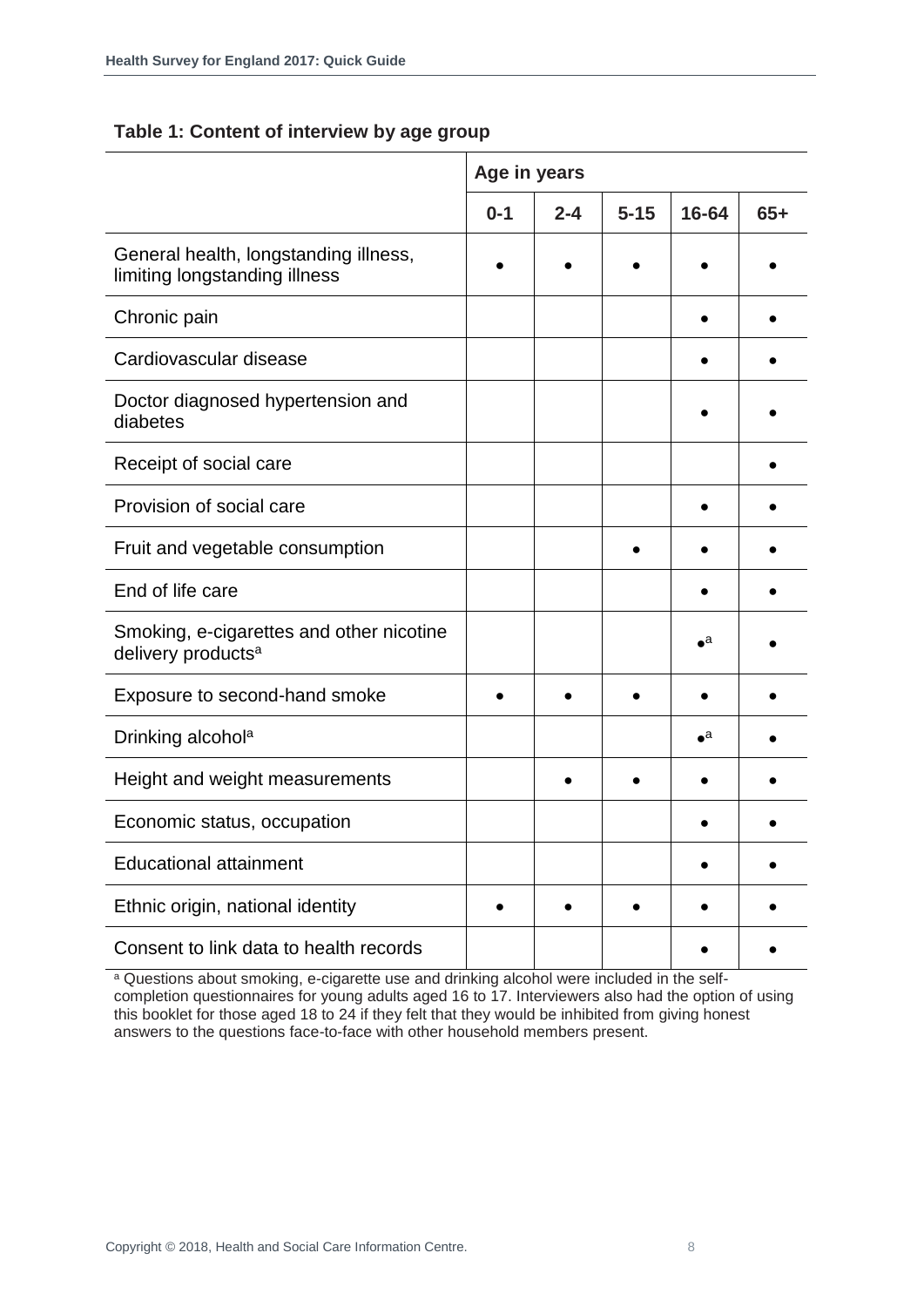|                                               | Age in years |           |           |        |
|-----------------------------------------------|--------------|-----------|-----------|--------|
|                                               | $8 - 12$     | $13 - 15$ | $16 - 17$ | $18 +$ |
| Smoking <sup>a</sup>                          |              |           |           |        |
| E-cigarettes <sup>a</sup>                     |              |           |           |        |
| Other nicotine delivery products <sup>a</sup> |              |           |           |        |
| Exposure to second-hand smoke                 |              |           |           |        |
| Drinking alcohol <sup>a</sup>                 |              |           |           |        |
| EQ-5D (general health)                        |              |           |           |        |
| ONS measure of life satisfaction              |              |           |           |        |
| Physical activity                             |              |           |           |        |
| Sexual orientation                            |              |           |           |        |
| National identity                             |              |           |           |        |
| Religion                                      |              |           |           |        |

#### **Table 2: Content of self-completion booklets by age group**

a Interviewers had the option of using the booklet for 16 and 17 year olds for those aged 18 to 24 if they felt that they would be inhibited from giving honest answers to the questions about smoking and drinking face-to-face with other household members present.

#### <span id="page-8-0"></span>**Fieldwork procedures, documents and protocols**

Full details of the fieldwork procedures can be found in Sections 4 and 5 of the report Health Survey for England 2017: Methods.

Copies of the fieldwork documents and the protocols used for measurements and sample collection are available via [https://digital.nhs.uk/pubs/hse2017.](https://digital.nhs.uk/pubs/hse2017)

#### <span id="page-8-1"></span>**Interview length**

Interviews could be conducted with between one and four persons per session; the most common session types were with one or two individuals. The median (average) interview length for a single adult was 41 minutes, and for two people (including at least one adult) median interview length was 63 minutes. Nurse visits were conducted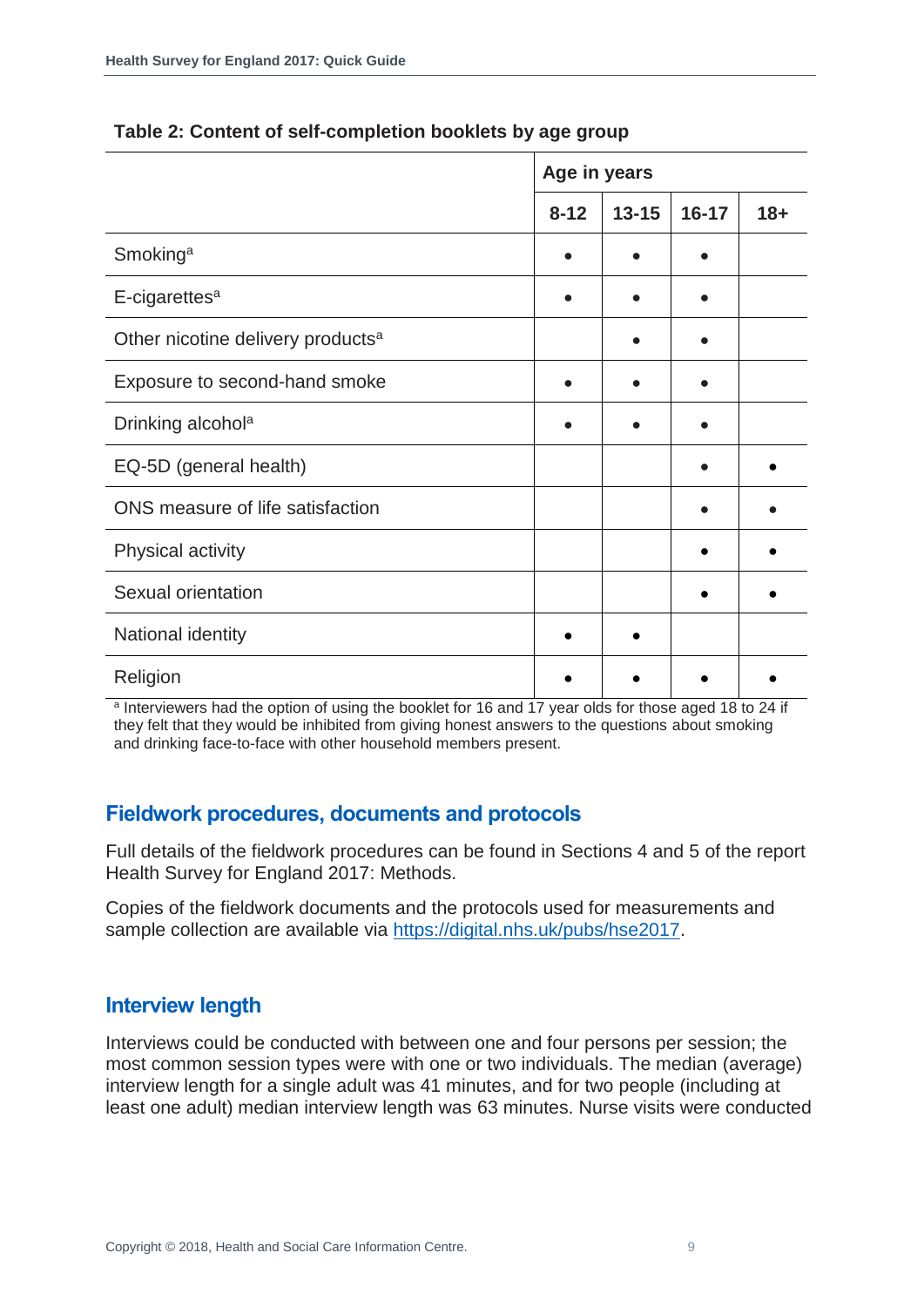with a single individual at a time, and the nurse visit for adults who took part in all the measurements averaged 31 minutes.<sup>2</sup>

Interviews with children were shorter than with adults, and the interview length varied with age as some modules were only asked of older children. When children were interviewed without adults, for a single child aged 8 to 15 the median interview length was 15 minutes and the median length of the nurse interview was 16 minutes.

#### <span id="page-9-0"></span>**Consents**

It is important to ensure that participants aged 16 and over give informed consent for all stages of the interview and nurse visit process. For some elements of the survey, verbal consent was sought: for taking part in the survey at all, for answering modules of questions (and any individual question), for completing the self-completion booklet, and for measurements such as height, weight, blood pressure and waist and hip circumference. Verbal consent was not recorded; it is assumed that those who took part in the survey, and answered individual questions or provided physical measurements had consented to do so.

Written consent was obtained for the following during the interview or nurse visit.

- Collecting blood and saliva samples
- Sending results from the nurse visit to the participant's GP
- Storing blood samples for future use
- Data linkage of survey results to the Hospital Episodes Statistics and the NHS Central Register for mortality and cancer.

Adults aged 16 and over gave informed consent for all stages of the interview and nurse visit. Parents gave written or verbal consent on behalf of their children aged 0 to 15, and children gave verbal assent for the interview, nurse visit and measurements.<sup>3</sup> Where written consent had been obtained from parents, children indicated their assent by initialling a box on their consent form, if they were able to do so; if not, parents initialled to indicate that the child had given their assent.

#### <span id="page-9-1"></span>**Fieldwork period**

Addresses were issued in 12 monthly batches from January to December 2017. Fieldwork was completed in March 2018.

l <sup>2</sup> The median is the value of a distribution which divides it into two equal parts such that half the cases have values below the median and half the cases have values above the median. It may be a better indicator of interview length than the mean, which can be disproportionately influenced by a relatively small number of cases with very high values (i.e. very long interviews). This can happen because of interruptions, because the respondent has a great deal of information to impart or because the pace of the interviewer is slower than usual, for example because the respondent has difficulties in comprehending questions or instructions.

<sup>&</sup>lt;sup>3</sup> Children who were asked for assent were given a clear, age-appropriate explanation that was comprehensible rather than comprehensive.

Copyright © 2018, Health and Social Care Information Centre. 10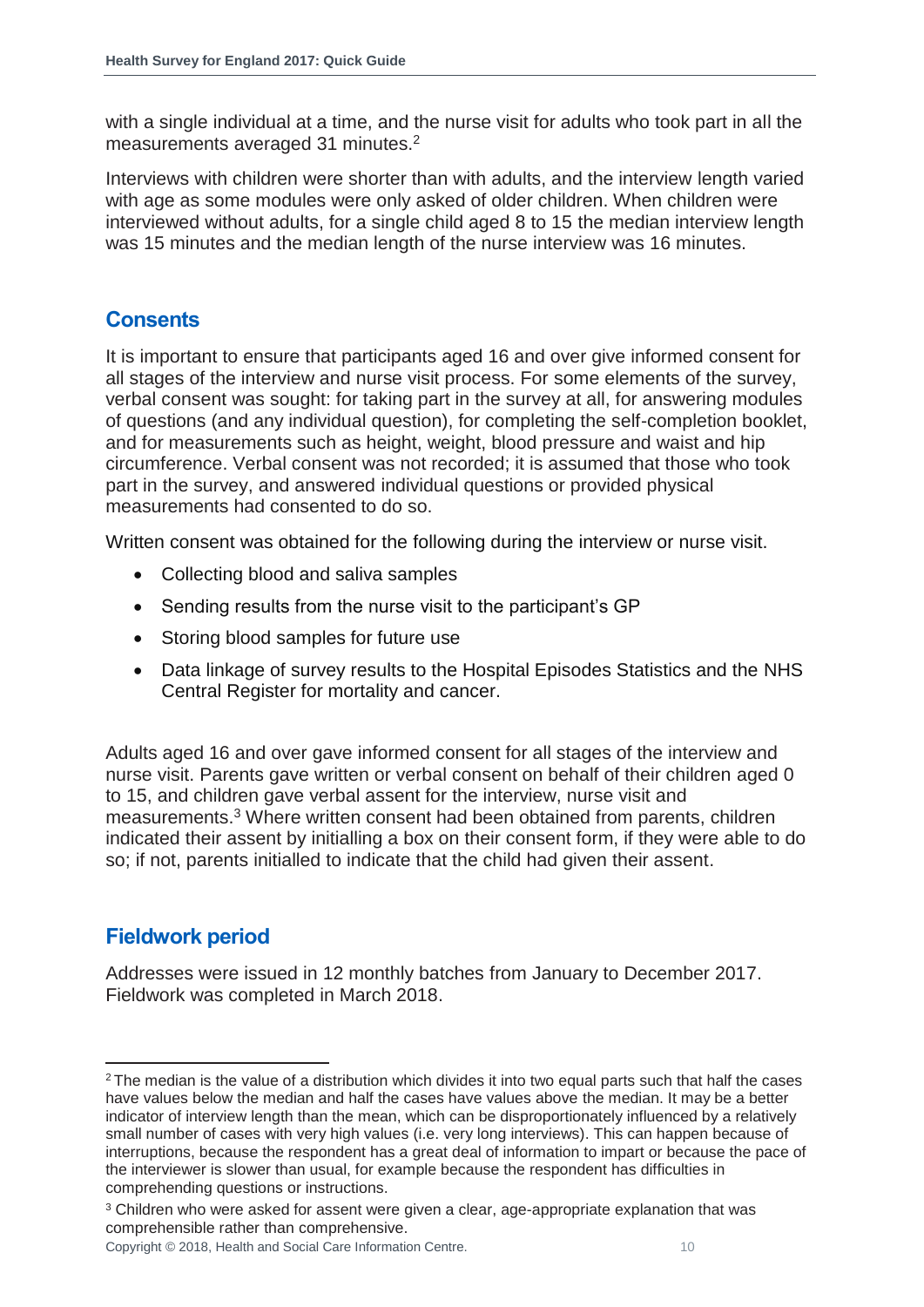#### <span id="page-10-0"></span>**Response rate**

A household response rate of 60% was achieved. A total of 7,997 adults aged 16 and over and 1,985 children aged 0 to 15 were interviewed. This is equivalent to an individual response rate of 55% of adults and 63% of children. Within co-operating households, 84% of adults and 89% of children were interviewed. 5,196 adults and 1,195 children had a nurse visit. Tables 3 and 4 show the response rates to the different survey elements for adults and children.

| Taple J. Response among an addits |     |       |            |  |
|-----------------------------------|-----|-------|------------|--|
|                                   | Men | Women | All adults |  |
|                                   | %   | $\%$  | $\%$       |  |
| Interviewed                       | 51  | 58    | 55         |  |
| Height measured                   | 43  | 50    | 47         |  |
| Weight measured                   | 43  | 48    | 46         |  |
| Saw a nurse                       | 32  | 38    | 36         |  |
| Waist and hip measured            | 32  | 37    | 34         |  |
| Blood pressure measured           | 32  | 37    | 35         |  |
| Gave blood sample                 | 25  | 29    | 27         |  |
| Gave saliva sample                | 31  | 37    | 34         |  |
|                                   |     |       |            |  |

#### **Table 3: Response among all adults**

#### **Table 4: Response among all children**

|                 | <b>Boys</b> | Girls | All<br>children |
|-----------------|-------------|-------|-----------------|
|                 | $\%$        | $\%$  | $\frac{0}{0}$   |
| Interviewed     | 63          | 63    | 63              |
| Height measured | 42          | 43    | 42              |
| Weight measured | 48          | 49    | 48              |
| Saw a nurse     | 37          | 39    | 38              |

The response rate varied by age and sex as well as by region and type of dwelling.

For a more detailed description of the 2017 survey response, see Section 6 of the report Health Survey for England 2017: Methods.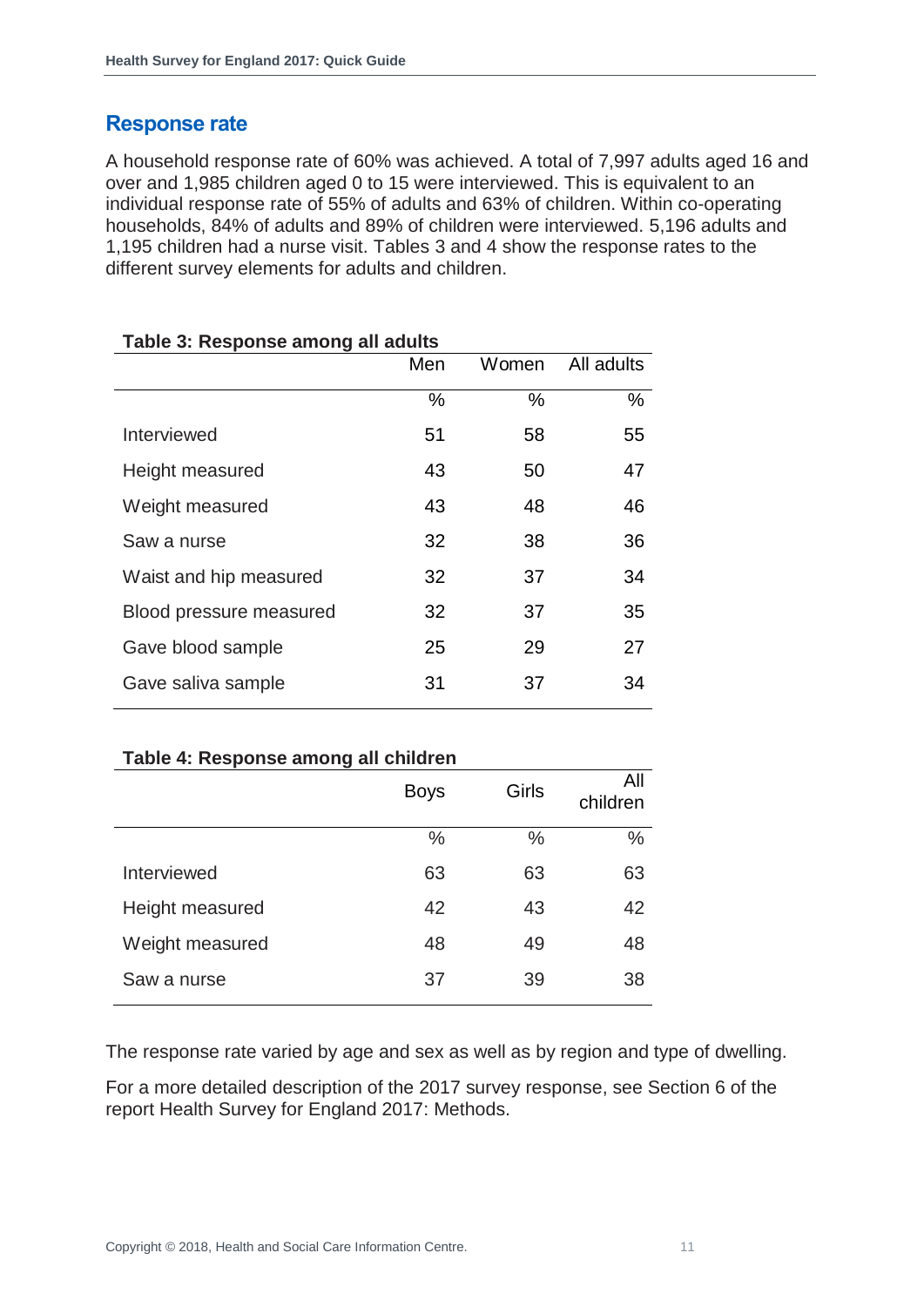# <span id="page-11-0"></span>**Analysis**

#### <span id="page-11-1"></span>**Weighting the data**

Weighting is applied to HSE 2017 data to correct for probabilities of selection and to minimise bias from non-response.

Selection weights have been applied to HSE samples to correct for the probability of selection in two situations:

- If there were multiple dwelling units or households at a selected address, in which case only one was selected at random
- If there were more than two children aged between 0 and 12 and/or between 13 and 15 at the selected address, in which case two in each age band were selected at random.

From 2003 a non-response adjustment was also incorporated into the weighting strategy. Both selection and non-response weights were applied to HSE 2017 data, and an interview weight was calculated. To account for sample attrition, further separate weights have been calculated for data from different stages of the survey (see below).

Further detail about how the weights were calculated and combined can be found in Section 7 of the report Health Survey for England 2017: Methods.

Note that the complex survey design and the method of weighting the data mean that analysis and statistical tests for significance should be done in a package which takes the complex survey design into account, e.g. Stata or SPSS version 15 or later.

#### <span id="page-11-2"></span>**Selecting the appropriate weight**

Different weights have been provided to be used as appropriate.

- Interview
- Nurse visit
- Blood sample (adults)
- Cotinine (saliva) sample

If questions from different stages of the survey are combined in analysis, the weights for the latest stage of the survey should be used (that is, the latest in the list above). For instance, if blood sample results are being cross-tabulated with questions from the interview stage, the blood sample weight should be used; or if waist circumference results (from the nurse visit) are cross-tabulated with BMI data from the interview, the nurse visit weight should be used.

#### <span id="page-11-3"></span>**Weighted data**

All 2017 data in the topic reports and trend tables are weighted. Both weighted and unweighted bases are given in each table. The weighted numbers show the relative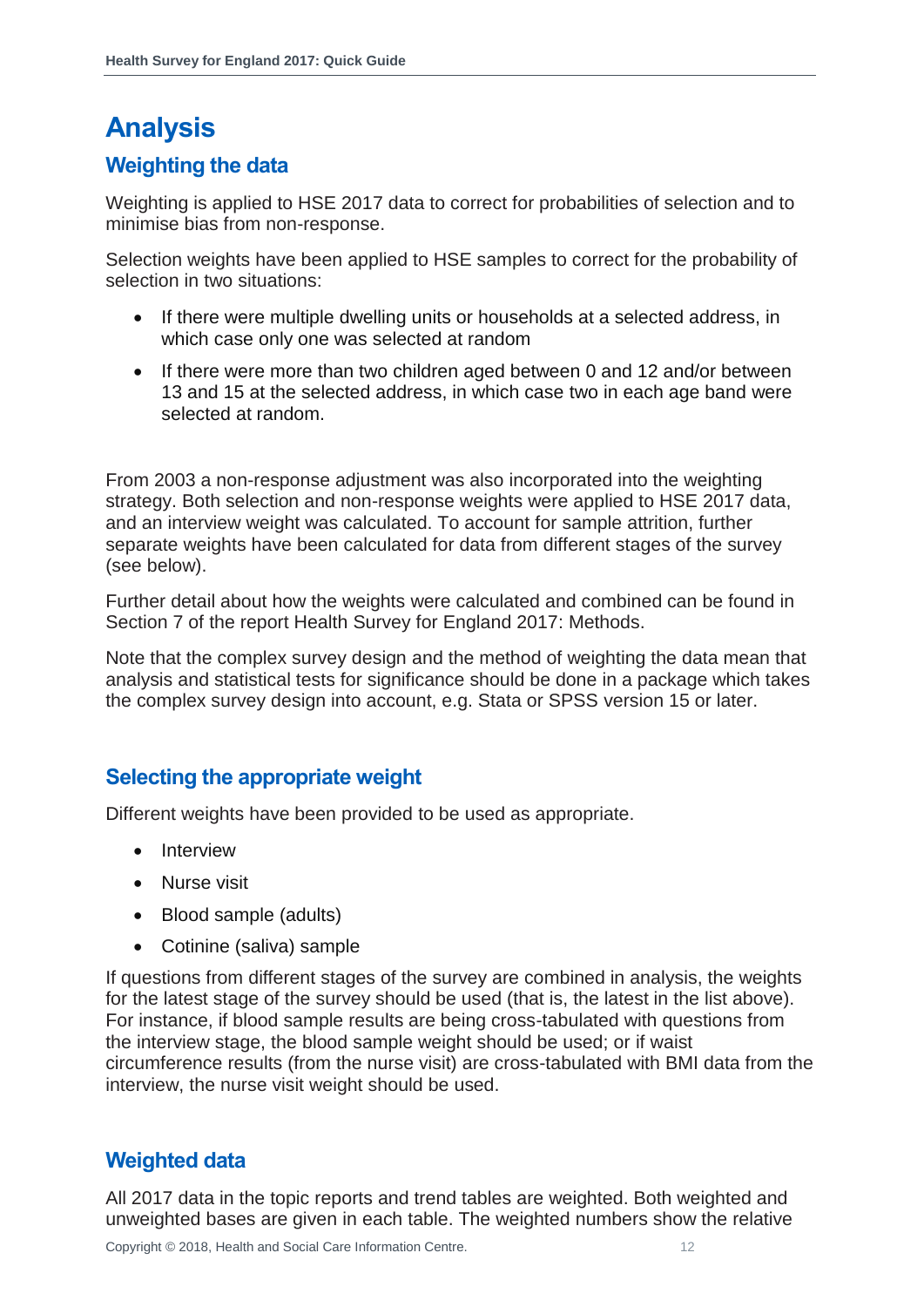size of each group in the population, so that data from different columns can be combined in their correct proportions. The unweighted bases show the actual number of participants in each group.

#### <span id="page-12-0"></span>**Accuracy and reliability of survey estimates**

HSE, in common with other surveys, collects information from a sample of the population. The sample is designed to represent the whole population as accurately as possible within practical constraints, such as time and cost. Consequently, statistics based on the survey are estimates, rather than precise figures, and are subject to a margin of error, also known as a 95% confidence interval. For example the survey estimate might be 24% with a 95% confidence interval of 22% to 26%. A different sample might have given a different estimate, but we expect that the true value of the statistic in the population would be within the range given by the 95% confidence interval in 95 cases out of 100.

Where differences are commented on in the topic reports and trend commentary, these reflect the same degree of certainty that these differences are real, and not just within the margins of sampling error. These differences can be described as statistically significant.<sup>4</sup>

Confidence intervals are quoted for key statistics within this report and are also shown in more detail in the Excel tables accompanying the report Health Survey for England 2017: Methods.<sup>5</sup> Confidence intervals are affected by the size of the sample on which the estimate is based. Generally, the larger the sample, the smaller the confidence interval, and hence the more precise the estimate.

#### <span id="page-12-1"></span>**Design effects and true standard errors**

The HSE 2017 used a complex survey and weighting design. One of the effects of this is that standard errors and confidence intervals for survey estimates are generally larger than those that would be derived from an unweighted simple random sample of the same size.

The ratio of the standard error of the complex sample to that of a simple random sample of the same size is known as the design factor. It is the factor by which the standard error of an estimate from a simple random sample has to be multiplied to give the true standard error of the complex design.

True standard errors and design factors are shown for key survey estimates within the HSE 2017 reports.

#### <span id="page-12-2"></span>**Survey limitations**

l

The HSE is a cross-sectional survey of the population. It examines associations between health states, personal characteristics and behaviour. However, such

<sup>4</sup> Statistical significance does not imply substantive importance; differences that are statistically significant are not necessarily meaningful or relevant.

<sup>5</sup> Available via [https://digital.nhs.uk/pubs/hse2017.](https://digital.nhs.uk/pubs/hse2017)

Copyright © 2018, Health and Social Care Information Centre. 13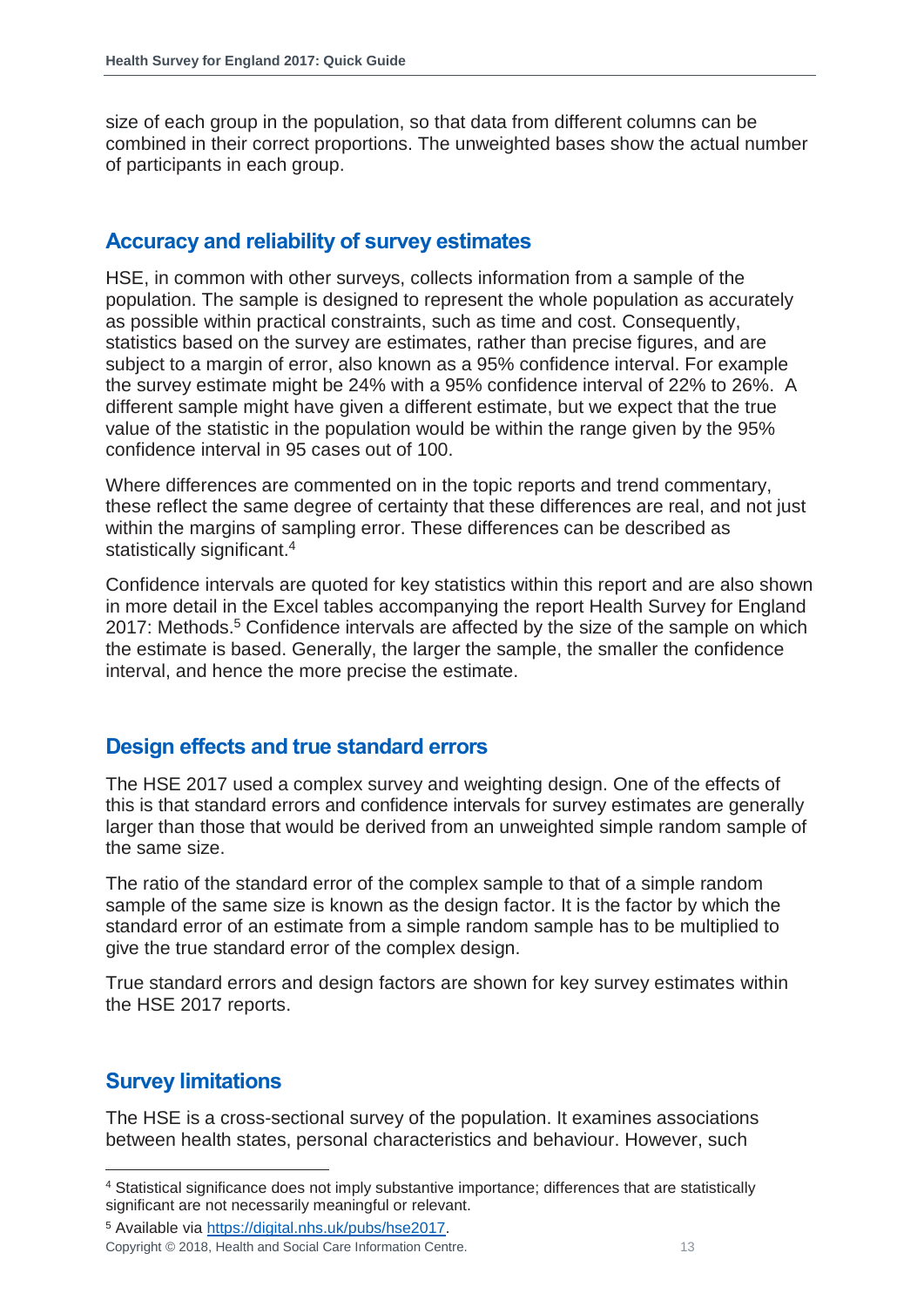associations do not necessarily imply causality. In particular, associations between current health states and current behaviour need careful interpretation, as current health may reflect past, rather than present, behaviour (for instance, current liver disease may reflect previous heavy drinking, although no alcohol is currently consumed). Similarly, current behaviour may be influenced by advice or treatment for particular health conditions (for instance, not smoking currently because of advice relating to lung disease caused by previous smoking).

#### <span id="page-13-0"></span>**Standard breakdowns**

For most data analysis in the topic reports, three or four standard analysis breakdowns have been used. See Section 8 of the report Health Survey for England 2017: Methods.

#### **Age**

For adults, 10-year age groups have been used in the trend tables and topic reports, from 25 to 34 upwards (with 16 to 24 as the youngest age group). Where numbers allow, the oldest age group reported is 85 and over.

The age groups shown for children vary, as pragmatic decisions have been taken to make the results as meaningful as possible. The age groups used are a compromise between providing detailed age-specific data while ensuring sufficient bases for each analysis.

#### **Region**

Analysis by region is provided throughout the topic reports. The former nine Government Office Regions have been used.

Both observed and age-standardised data are provided by region in the tables. Observed data can be used to examine actual prevalence or mean values within a region. Age-standardised data are required for comparisons between regions to exclude age-related effects.

Base sizes for regions can be relatively small, and caution should be exercised in examining regional differences.

#### **Equivalised household income**

This measure of income takes into account the number of persons in the household. More detail of how this is derived is provided in the Glossary, Appendix B of the report Health Survey for England 2017: Methods.

#### **Index of Multiple Deprivation (IMD)**

This index combines a number of indicators, chosen to cover a range of economic, social and housing issues, into a single deprivation score for each small area in England. This allows each area to be ranked relative to others according to their level of deprivation. Quintiles (fifths) of IMD are used in the tables.

#### <span id="page-13-1"></span>**Age-standardisation**

Most adult tables have been age-standardised. This allows comparisons between groups after adjusting for the effects of any difference in age distributions.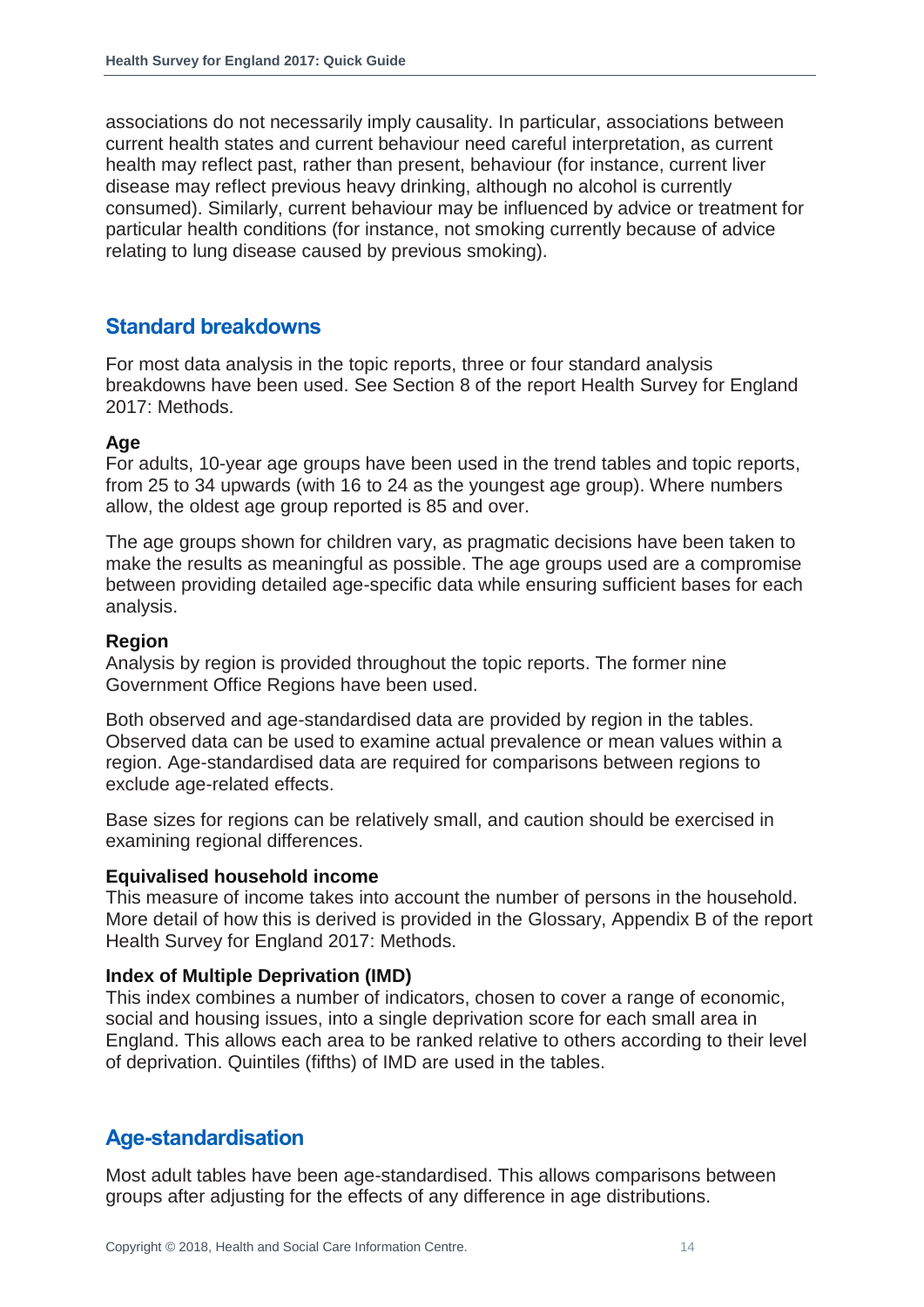Analyses for adults are generally presented separately for men and women. All age standardisation has been undertaken separately within each sex. When comparing data for the two sexes, it should be remembered that no standardisation has been introduced to remove the effects of the sexes' different age distributions.

When comparing prevalence across regions by age the age-standardised values should be used. However when looking at actual prevalence within one region, the observed values should be used.

#### <span id="page-14-0"></span>**Table conventions**

For further information about the table conventions see the notes at the beginning of the Excel tables for each report, available via [https://digital.nhs.uk/pubs/hse2017.](https://digital.nhs.uk/pubs/hse2017)

For further information about the data analysis and reporting of HSE 2017, see Section 8 of the report Health Survey for England 2017: Methods.

## <span id="page-14-1"></span>**Biological samples**

#### <span id="page-14-2"></span>**Sample analytes**

Blood samples were tested for total and HDL cholesterol and glycated haemoglobin (HbA1C). Saliva samples were tested for cotinine, a derivative of nicotine.

#### <span id="page-14-3"></span>**Quality control of blood and saliva analytes**

The overall conclusion for the 2017 data is that methods and equipment used for the measurement of blood and saliva analytes produced internal quality control (IQC) and external quality assessment (EQA) results within expected limits. The results of the analyses for each of the main blood analytes and saliva cotinine levels were acceptable for the HSE 2017.

For details of procedures used in the collection, processing and transportation of the biological specimens see Section 9 of the report Health Survey for England 2017: Methods, and the accompanying documentation.

#### <span id="page-14-4"></span>**Internal Quality Control (IQC)**

ICQs help identify and prevent the release of any errors in an analytical run, as well as being used to monitor trends over time.

For each analyte or group of analytes, the laboratory obtains a supply of quality control materials. The results obtained by the laboratory are evaluated from replicate measurements (over several runs) in conjunction with target values provided by manufacturers of IQC materials, if available. IQC values are assessed against an acceptable range and samples are re-analysed if they are not within the acceptable range.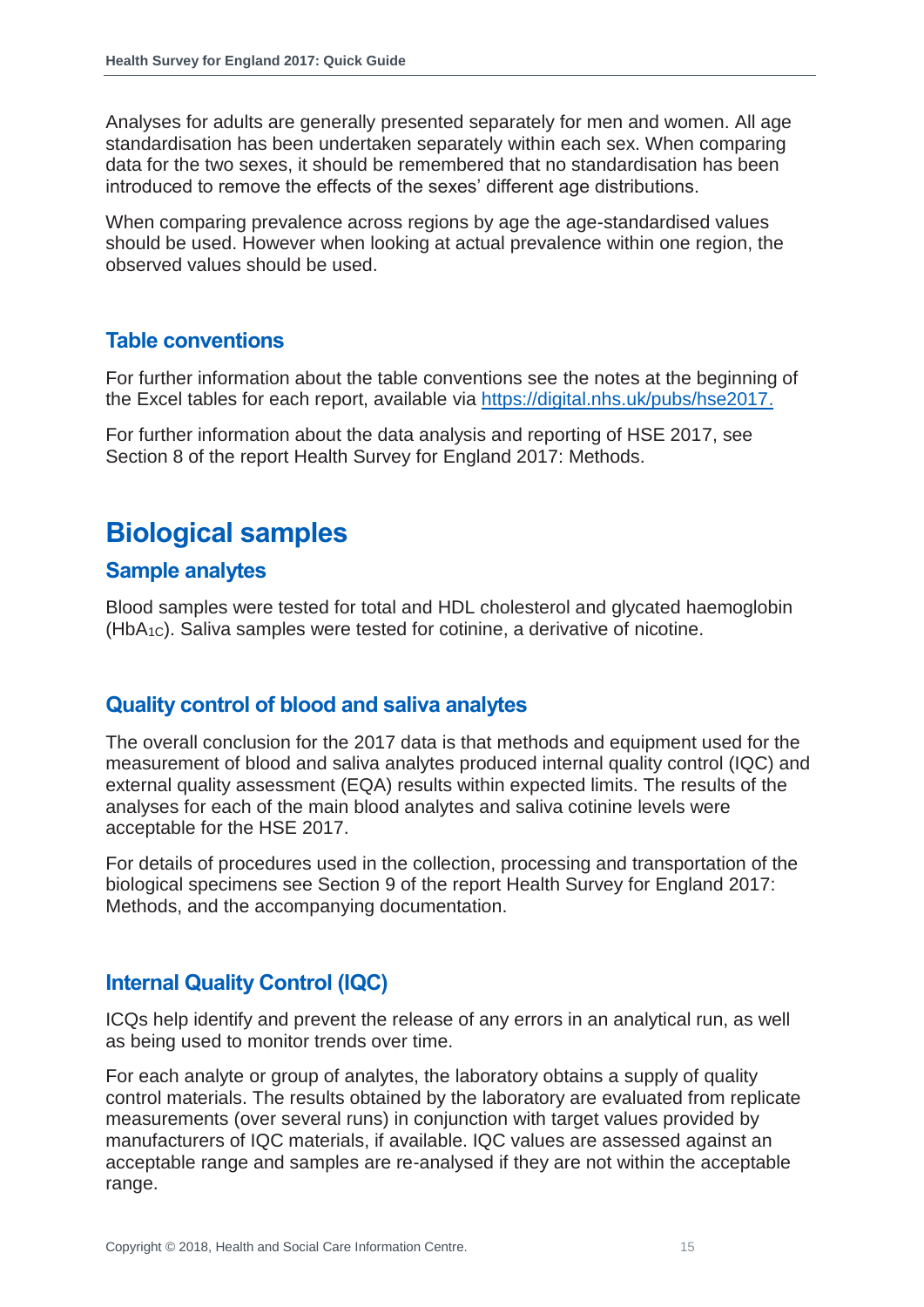For further information on IQC see Section 9 of the report Health Survey for England 2017: Methods, and the accompanying Excel tables.

#### <span id="page-15-0"></span>**External Quality Assessment (EQA)**

EQAs allow the comparison of results between laboratories measuring the same analyte. An EQA scheme for an analyte or group of analytes distributes aliquots (subsamples) of the same samples to participating laboratories, which are blind to the concentration of the sample received. This process is repeated with multiple samples over the course of a year. Results are returned to the scheme organisers, who provide a laboratory-specific report including the mean values, measures of betweenlaboratory precision and the bias of the results obtained by that laboratory.

EQA is a retrospective process of assessment of performance, especially of inaccuracy or bias related to mean values. Unlike IQC it does not provide control of release of results at the time of analysis.

There was no external quality control scheme available in 2017 for cotinine analysis but ABS Laboratories participates in inter-laboratory split analyses to ensure comparable results.

For further information on IQC see Section 9 of the report Health Survey for England 2017: Methods and the accompanying Excel tables.